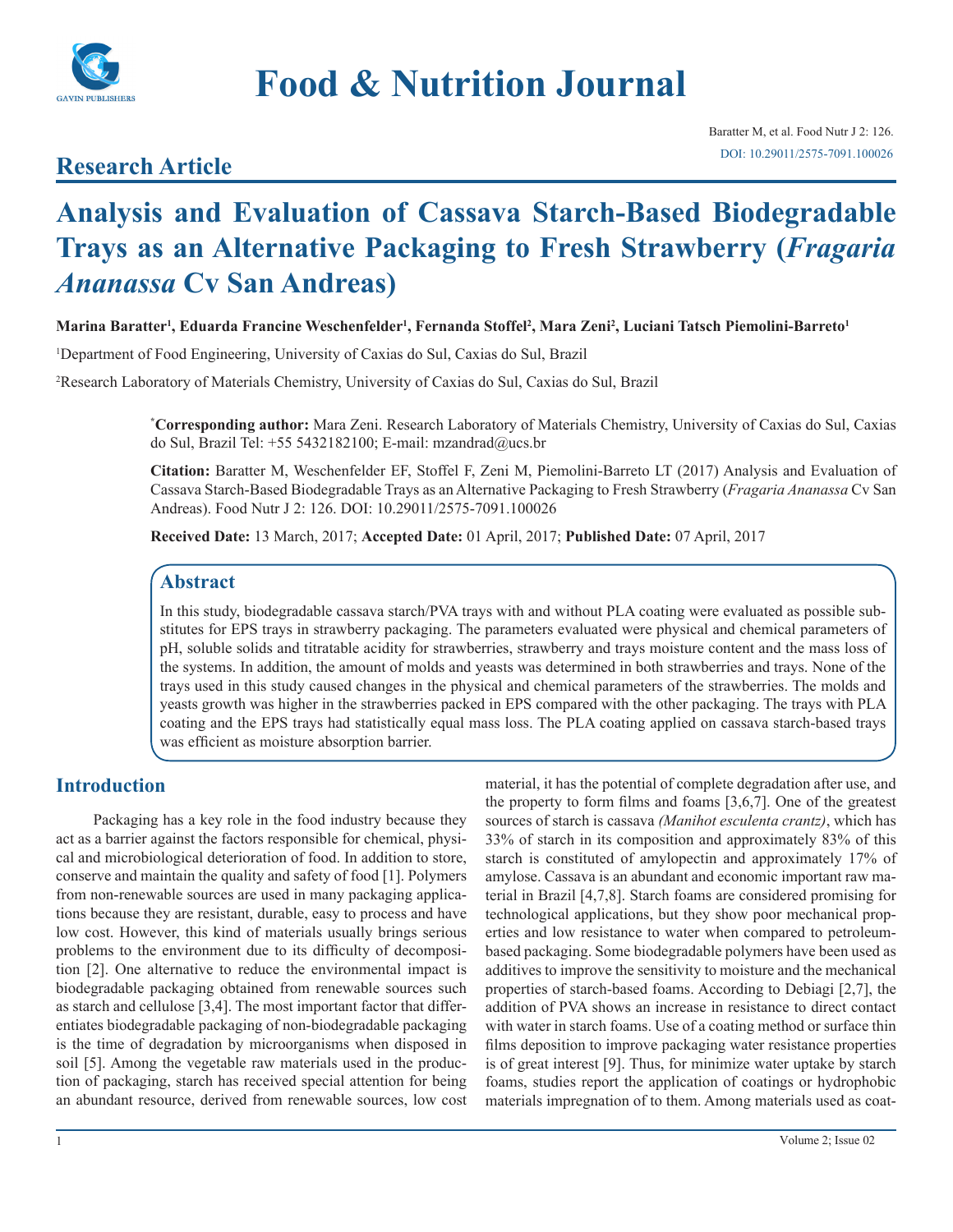ings, Poly (Lactic Acid) (PLA) has been extensively studied [10]. PLA can be used as a coating material because it is biodegradable and safe for use as a food contact material. Furthermore, presents resistance to moisture and barrier properties against gases and water vapor, properties considered as requirements for food packaging materials [11]. Applications of biodegradable starch-based packaging in food have been studied and evaluated for some time. Some authors concluded that they can be used for packaging of food with low water activity [12,15]. In this context, the present study had the objective of evaluating the applicability of biodegradable cassava starch/PVA trays with and without PLA coating in strawberry packaging; since it is a fruit with high moisture content, and comparing to the EPS trays currently used.

## **Materials and Methods**

#### **Materials**

In this study, strawberries (*Fragaria ananassa* cv San Andreas) harvested in August in the beginning of 2014 season and EPS trays donated by Granja Andreazza (Caxias do Sul, RS, Brazil) were used. The biodegradable cassava starch-based trays were produced in the Laboratory of Research in Materials Chemistry of University of Caxias do Sul by thermal expansion of a starch suspension in water, according Stoffel et al. (2015) [14], that was prepared with PVA addition at 5.0 % (w/w, on starch weight),  $1\%$  (w/w) magnesium stearate to prevent the starch foam from sticking to the mold and 1% (w/w) guar gum, to prevent the solid from separating in suspension. All components were mechanically mixed for 20 min, 10-2 g of starch suspension was homogeneously layered into a metallic mold (80 mm long, 80 mm wide and 2 mm high). Thermo pressing was performed with a hydraulic at 170°C for 5 min, and 2 t of pressure. The molds were removed from the hydraulic press. After cooling, the PLA coating, at 15  $\%$  (w/v), was applied by immersion method based on Schimidt e Laurindo (2009) [15].

#### **Sampling preparation**

In the biodegradable cassava starch-based trays with and without PLA coating and the EPS trays, 80g of strawberry randomly selected, were stored in triplicate, with dimensions of 140x140x15x2mm. The trays were wrapped in Polyvinyl Chloride (PVC) film and stored at low temperature in refrigerator (5°C) for nine days (Figure 1). The samples of strawberries and trays were analyzed at times of 0, 3, 6 and 9 days of storage.



**Figure 1:** Strawberry packed in biodegradable cassava starch-based trays with and without PLA coating and in the EPS trays, stored at 5°C in refrigerator.

#### **Physical and chemical analysis**

#### **Determination of pH**

A previously calibrated pH meter (model DM-2, Digimed, Brazil) was used to determine the pH of the strawberries according to AOAC recommended methodology [16].

#### **Determination of titratable acidity**

The titratable acidity of the strawberries was determined according to the methodology described by AOAC [16] by titration with 0.1 mol.L-1  $N_a$ OH solution, with the indicator of Bromothymol blue 0.1%. The result of the titratable acidity was obtained as shown in 111 Equation 1.

mg citric acid/100g= $(100vf/pc)0.0075(1)$ 

Where:  $v =$  volume of NaOH 0.1 mol. L-1 solution used in the titration (mL);  $f =$  factor of the NaOH 0.1 mol. L-1 solution;  $p =$  weight of the sample used in the titration (g);  $c =$  correction to the  $N_aOH$ 0.1 mol.L-1 solution.

#### **Determination of soluble solids**

The amount of soluble solids (°Brix) of the strawberries was estimated by refract meter (model HI 96801, HANNA, Romania) according to the methodology described by AOAC [16].

#### **Determination of moisture content**

The moisture content was determined by gravimetry using an oven as drying equipment, according to the AOAC method [16]. The moisture content was calculated according to Equation 2:

 $% moisture = (mi-mf/mi)100(2)$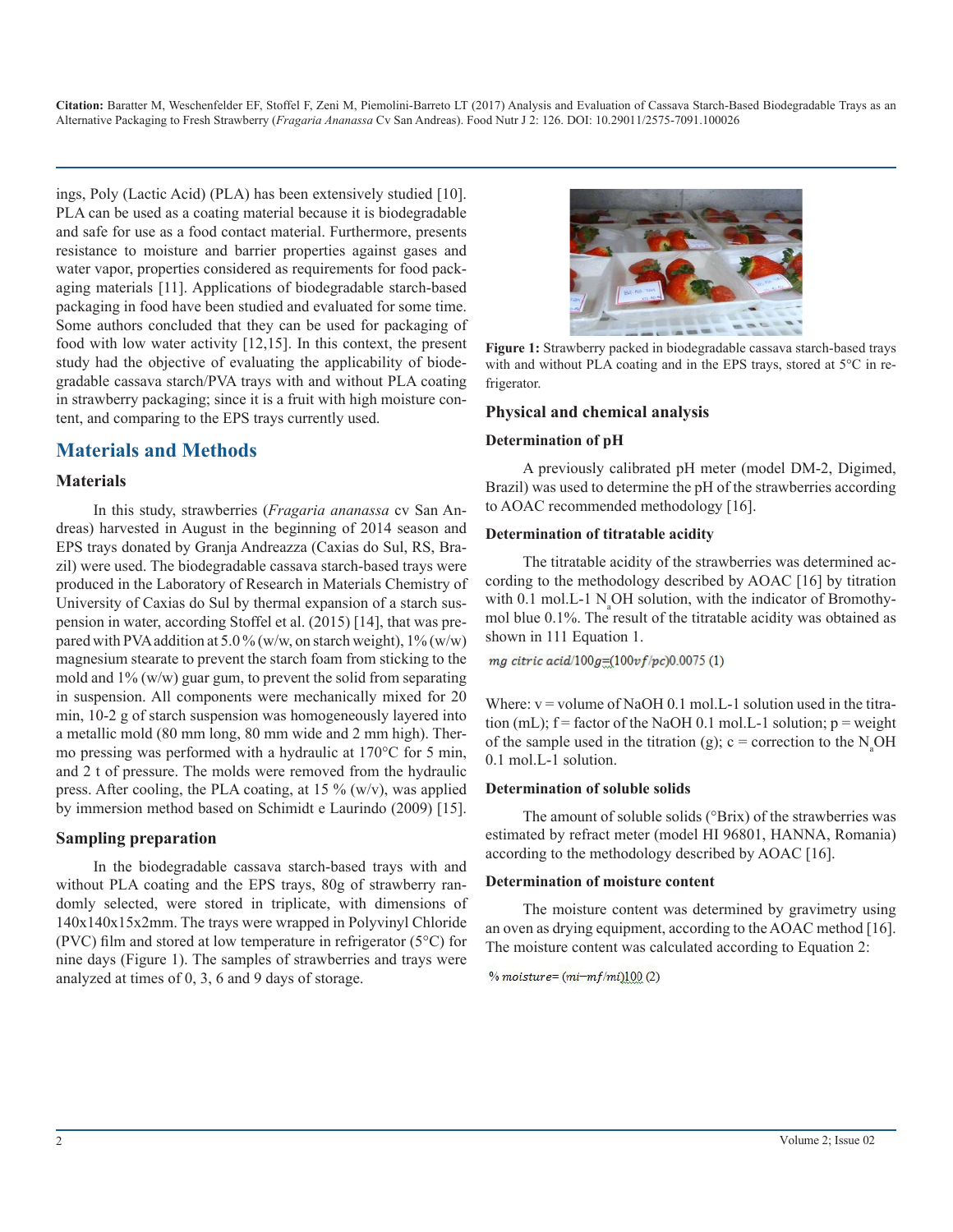Where:  $mi = initial weight of the sample (g)$ ;  $mf = final weight of$ the sample (g).

#### **Determination of moisture loss of the system (tray + strawberries)**

The moisture loss of the system was analyzed using the difference in weight of the trays and strawberries at times of 0, 3, 6 and 9 days, the results were expressed in percentage.

#### **Microbiological analysis**

The microbiological analyses were performed by counting the molds and yeasts of strawberries and trays at 0, 3, 6 and 9 days of storage, according to the methodology adapted from Alexandre et al. [17]. Samples of 25g were aseptically weighed and placed in sterilized plastic bags containing 225 mL of saline peptone solution 1% (w/v) and homogenized in Stomacher (England), for 180 s. Decimal dilutions (10-1 and 10-2) were conducted. The dilution samples were inoculated into petri dishes containing 15 to 20 mL of Potato Agar Dextrose (PDA) medium (Merck), and incubated in oven at 25°C during 5 to 7 days. The analyses were carried out in triplicate for each time of storage.

#### **Statistical analysis**

The statistical analyses were conducted using Analysis Of Variance (ANOVA) and Tukey's mean test with significance level set at 5%, for this purpose it was used the GraphPad Prism software.

## **Results and discussion**

#### **Physical and chemical analysis**

#### **pH**

Table 1 shows the pH values of the strawberries packed in cassava starch/PVA trays with and without PLA coating and EPS trays, during the period of 9 days.

During the storage period, it was not observed any significant alterations in the pH of the samples. The values varied from 3.32 to 3.63 for the cassava starch-based trays, without PLA coating, 3.40 to 3.72 for the cassava starch-based trays with PLA coating, and values from 3.47 to 3.75 for the EPS trays. Small non-significant variations of pH might have resulted from the buffering effect of the presence of organic acids and their salts simultaneously, which would prevent that an increase in titratable acidity (Table 2) could alter the pH values significantly. This was also evidenced by Fakhouri and Grosso [18] who studied the effect of edible coatings in the shelf life of fresh guavas kept under refrigeration.

The range of values found in this study are consistent with results obtained by Alexander et al. [17] pH values from 3.31 to 3.79 for cv. Camarosa strawberries. De Bruijn and Bórquez [19] in their study, obtained pH results for San Andreas strawberries from 3.45 to 3.67. Based on the results it was observed that the EPS packaging and the biodegradable starch-based packaging did not influence the pH of the strawberries.

| Time   | PVA/Starch                 | pH                         | EPS tray                     |
|--------|----------------------------|----------------------------|------------------------------|
| (days) | tray                       |                            |                              |
|        |                            | PVA/PLA/                   |                              |
|        |                            | Starch tray                |                              |
| 0      | $3.47 \pm 0.03^{\text{a}}$ | $3.47 \pm 0.03^{\circ}$    | $3.47 \pm 0.03^{\text{a}}$   |
| 3      | $3.32 \pm 0.06^{\circ}$    | $3.40 \pm 0.01^{\circ}$    | $3.48 \pm 0.01^{\circ}$      |
| 6      | $3.46 \pm 0.08^{\text{a}}$ | $3.50 \pm 0.08^{\text{a}}$ | $3.75 \pm 0.57$ <sup>a</sup> |
|        | $3.63 \pm 0.15^{\circ}$    | $3.72 \pm 0.05^{\text{a}}$ | $3.62 \pm 0.10^a$            |

|  |  |                                         |  | <b>Table 1:</b> Values of pH of strawberries packed in starch-based trays and |  |
|--|--|-----------------------------------------|--|-------------------------------------------------------------------------------|--|
|  |  | EPS trays and stored at 5°C for 9 days. |  |                                                                               |  |

Values were determined in triplicate. Equal letters indicate no significant difference at  $5\%$  ( $p<0.05$ ) in the evaluated parameter.

| Titratable acidity (mg of citric acid.100 $g^{-1}$ ) |                              |                              |                              |  |  |  |
|------------------------------------------------------|------------------------------|------------------------------|------------------------------|--|--|--|
| Times (days)                                         | PVA/Starch<br>tray           | PVA/PLA/<br>Starch tray      | EPS tray                     |  |  |  |
|                                                      | $0.88 \pm 0.05^{\text{a}}$   | $0.88 \pm 0.05^{\text{a}}$   | $0.88 \pm 0.05^{\text{a}}$   |  |  |  |
|                                                      | $0.63 \pm 0.01$ <sup>c</sup> | $0.76 \pm 0.05^{\rm b}$      | $0.74 \pm 0.05^{\rm b}$      |  |  |  |
|                                                      | $0.41 \pm 0.03^e$            | $0.58 \pm 0.03$ <sup>d</sup> | $0.63 \pm 0.04$ <sup>c</sup> |  |  |  |
|                                                      | $0.35 \pm 0.02$ <sup>e</sup> | $0.52 \pm 0.07$ <sup>d</sup> | $0.37 \pm 0.06^{\circ}$      |  |  |  |

**Table 2:** Titratable acidity values of strawberries packed in starch-based and EPS trays, storedat 5°C for 9 days.

Values were determined in triplicate. Equal letters indicate no significant difference at 5% (p<0.05) in the evaluated parameter.

#### **Titratable acidity**

According to Moraes et al. [20] generally titratable acidity of fruits decreases significantly during the storage period because the organic acids tend to decrease during ripening, due to its use as substrate for respiration.

Table 2 shows the titratable acidity values measured in the strawberry samples. It can be noticed a decrease in titratable acidity values over storage time for strawberries stored in three types of packaging.

Analysis of titratable acidity made by Velickova et al. [21] in strawberries cv. Camarosa wrapped in edible film of chitosan and beeswax and stored for 7 days showed significant reduction in the contents of organic acids in the samples analyzed.

Moraes et al. [20] studied the titrable acidity of strawberries stored in controlled atmosphere and compared with strawberries stored in ambient atmosphere. For strawberries stored in ambi-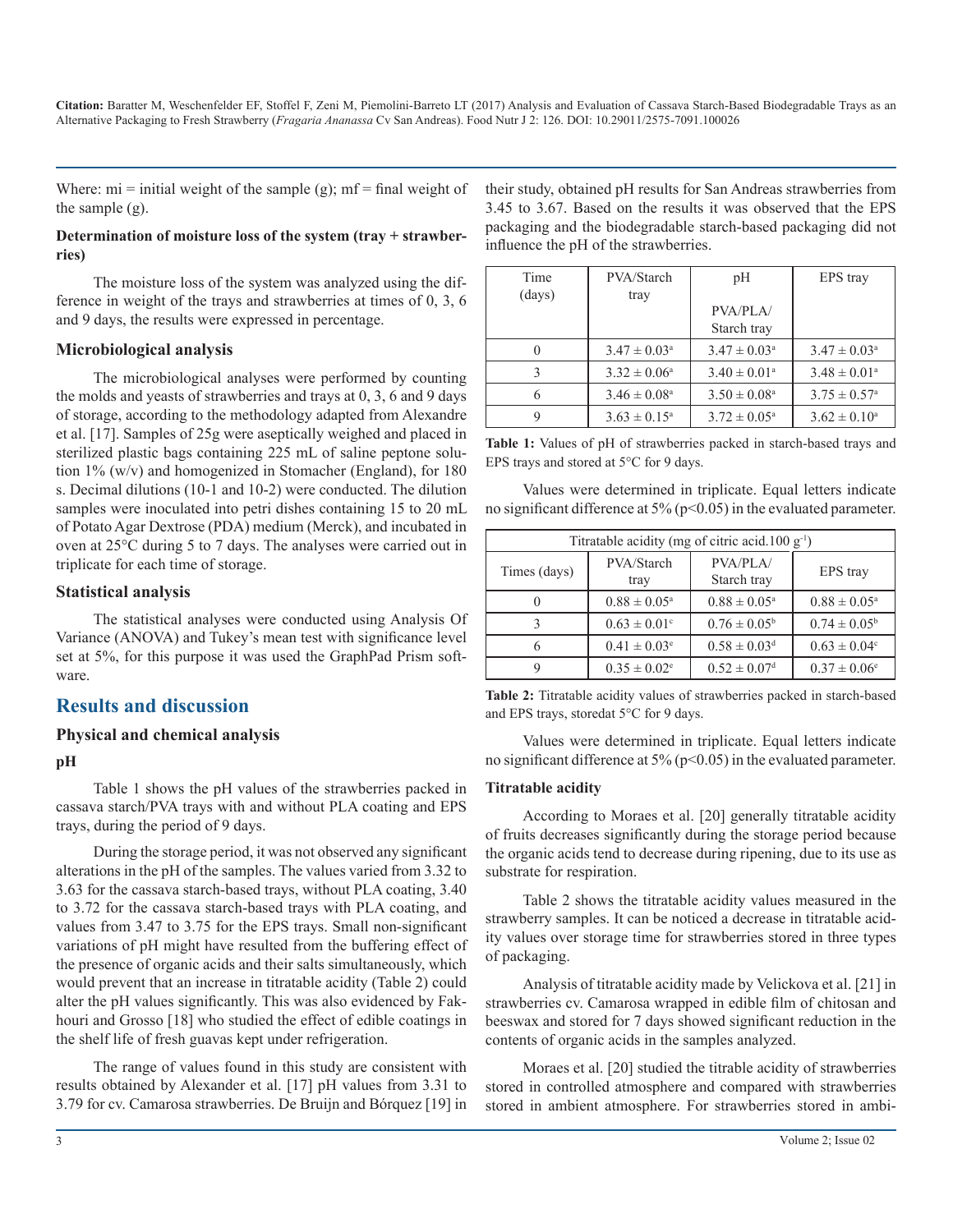ent atmosphere, the found titratable acidity values decreased from 0.60 at 0 days of storage to 0.55 at 7 days of storage, these values are consistent with the results found in this study.

#### **Soluble solids**

According to Resende et al. [22] due to the preference of the consumer market for sweet fruit, soluble solids content is a characteristic of interest for fruits commercialized fresh. The soluble solids contents expressed in °Brix of the strawberry samples stored in three types of packaging for the period of nine days are showed in Table 3. The results show, for all the samples, a reduction in the soluble solids values during the storage period, regardless of the type of tray in which the sample was stored.

Aday and Caner [23] studied the increase in shelf life of cv. Camarosa strawberries stored in PLA packaging containing oxygen absorbers; they found that the storage period of the strawberries affected significantly the soluble solids content of the fruit, with a decrease in the values during the storage period. Gol et al. [24] also observed a decrease in soluble solids during the storage period of cv. Camarosa strawberries wrapped in edible film of chitosan. According to Yamashita et al. [25] sugar is used in the fruit during the storage time as a source of energy to maintain the metabolic activity, which causes a decrease in soluble solids.

| Time          |                            | <b>Soluble Solids Con-</b><br>tent (°Brix) |                               |
|---------------|----------------------------|--------------------------------------------|-------------------------------|
| (days)        | <b>PVA/Starch</b><br>tray  | <b>PVA/PLA/Starch trav</b>                 | <b>EPS</b> trav               |
| $\Omega$      | $8.10 \pm 0.20^{\text{a}}$ | $8.10 \pm 0.20^{\text{a}}$                 | $8.10 \pm 0.20^{\circ}$       |
| $\mathcal{E}$ | $6.60 \pm 0.26^b$          | $6.82 \pm 0.10^b$                          | $6.55 \pm 0.57^{\rm b}$       |
| 6             | $6.80 \pm 0.36^b$          | $6.63 \pm 0.45^{\rm b}$                    | $6.93 \pm 0.26^b$             |
| 9             | $6.68 \pm 0.50^b$          | $5.60 \pm 0.18$ <sup>c</sup>               | $5.73 \pm 0.32$ <sup>bc</sup> |

Table 3: Soluble solids content (°Brix) of strawberries packed in starchbased and EPS trays, stored at 5°C for 9 days.

The results of soluble solids found for the strawberries at time 0 days for all types of packaging differ statistically from the other results showing that at time 0 days the strawberries were sweeter than during storage. According to Françoso et al. [26] the soluble solids content gives an indication of the amount of existing sugars in the fruit. In the storage times of 3 and 6 days the results of soluble solids for strawberries stored in all types of packaging are not statistically different and also does not differentiate when compared to strawberries stored in starch-based tray without coating and EPS tray in the time of 9 days. The strawberries stored in starch-based trays with PLA coating and EPS trays in the time of 9 days are statistically equal.

The packaging, regardless of the material used, did not have influence on the reduction of soluble solids, since the values of soluble solids at the end of storage time were statistically equal. In their study, Bruijn and Bórquez [19] found values of soluble solids for fresh strawberries between 7.19 and 8.81 °Brix and Françoso et al. [26] obtained results in the range from 7.0 to 9.5 °Brix. **Moisture**

Table 4 shows the moisture content values for strawberries and packaging. In the beginning of the storage time, the strawberries had about 93% of moisture, and at the end of the storage period, the moisture decreased in the samples stored in the three types of packaging. The sample with the highest moisture loss was the strawberry stored in the cassava starch-based tray without PLA coating with a decrease of 56.3%, followed by strawberry samples stored in EPS trays and cassava starch-based trays with PLA coating, with values of 55.6% and 54.4%, respectively.

At the end of the storage period all the trays had an increase in moisture content, and the cassava starch-based tray without coating showed the higher moisture content (55.5%). The cassava starch-based tray with PLA coating showed a value of 50.5% moisture content, 243 showing that the PLA coating on cassava starch trays was effective in controlling the moisture content of the tray due to the hydrophobic characteristic of PLA [27].

| Moisture content $(\% )$ |                                |                                |                               |                                |                               |  |  |
|--------------------------|--------------------------------|--------------------------------|-------------------------------|--------------------------------|-------------------------------|--|--|
| <b>Time</b>              | <b>PVA/Starch tray</b>         |                                | <b>PVA/PLA/Starch trav</b>    | <b>EPS</b> trav                |                               |  |  |
| Days                     | Tray                           | Strawberry                     | Trav                          | Strawberry                     | Strawberry                    |  |  |
|                          | $11.55 \pm 1.10^8$             | $93.03 \pm 2.63^{\circ}$       | $12.75 \pm 0.18$ <sup>g</sup> | $92.51 \pm 2.58$ <sup>a</sup>  | $93.50 \pm 1.70^{\circ}$      |  |  |
|                          | $42.87 \pm 0.60$ <sup>ef</sup> | $59.72 \pm 0.19^b$             | $38.61 \pm 2.27$ <sup>f</sup> | $60.34 \pm 0.90^b$             | $58.24 \pm 0.40^b$            |  |  |
|                          | $50.85 \pm 0.09$ <sup>d</sup>  | $47.21 \pm 2.11$ <sup>de</sup> | $47.27 \pm 2.48^{\text{de}}$  | $45.98 \pm 3.48^{\text{de}}$   | $44.25 \pm 2.21$ <sup>e</sup> |  |  |
|                          | $55.55 \pm 0.97^{\circ}$       | $40.67 \pm 0.51$ <sup>f</sup>  | $50.52 \pm 0.82$ <sup>d</sup> | $42.16 \pm 0.68$ <sup>ef</sup> | $41.53 \pm 0.33$ <sup>f</sup> |  |  |

Values were determined in triplicate. Equal letters indicate no significant difference at  $5\%$  (p<0.05) in the evaluated parameter.

Table 4: Moisture content of strawberries stored in starch-based and EPS trays, at 5°C for 9 days.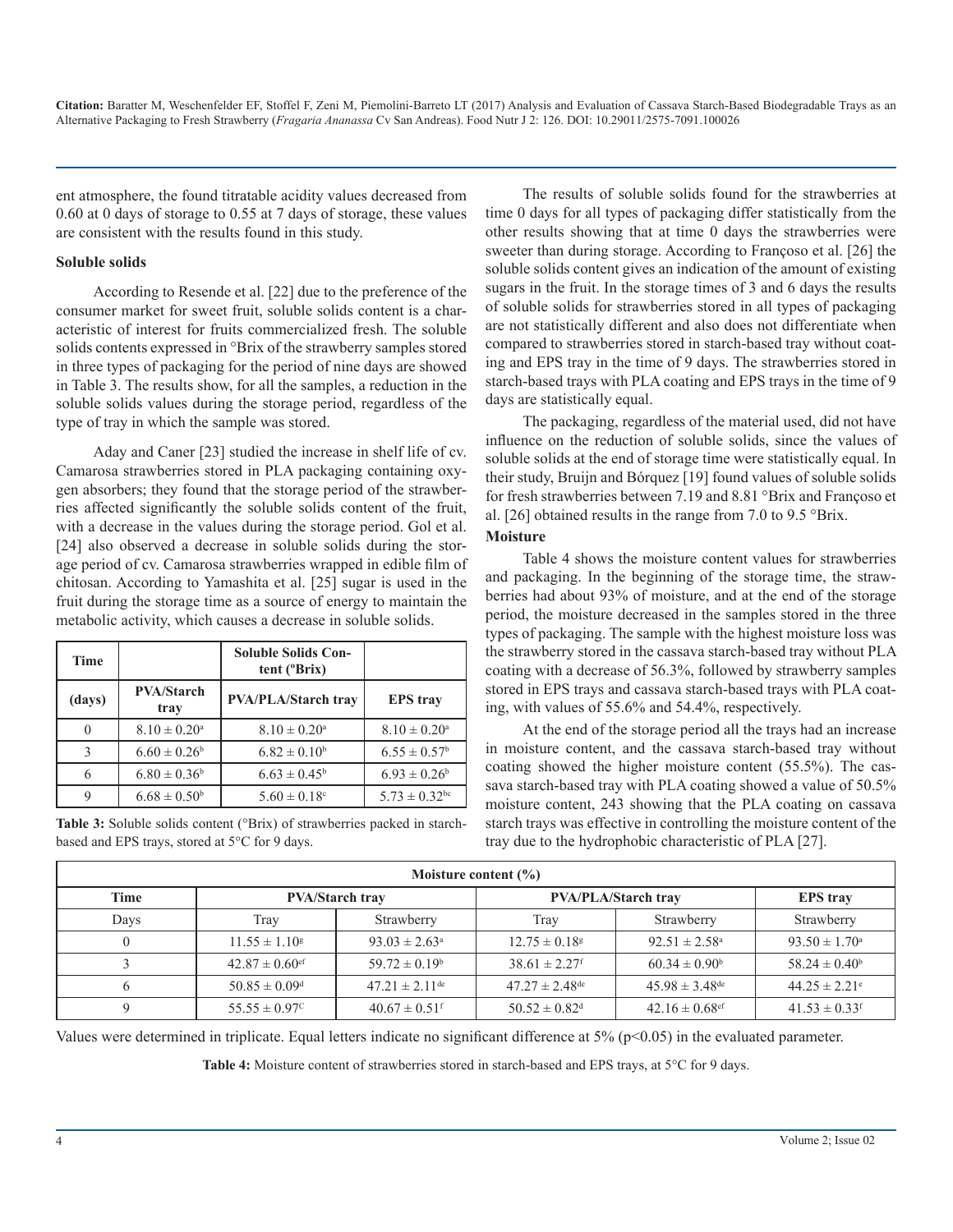The moisture loss of the strawberry samples, as well as the increase of moisture in the trays can be related to the water vapor permeability of each package. According to Clasen et al. [6], polymers derived from natural sources have high permeability to water vapor compared to the polymers of petrochemical origin.

Schmidt and Laurindo [15], in a study to develop packaging from renewable sources based in cassava starch and cellulosic fibers, found that the hygroscopic property of starch-based packaging can be improved by sealing with PVC films. Rhim et al. [10] suggest the use of PLA films for coating the packaging in contact with food because of its low permeability to water vapor, associated with the hydrophobic characteristics of this material. According to Soares et al. [9], biodegradable polymers such as PLA have been tested in order to improve the properties of starchbased packaging such as hygroscopic character and high permeability to water vapor. In his study in obtaining and assessment of physical and chemical properties of PLA laminates, thermoplastic starch coated with cross-linked chitosan, the author concluded that the permeability to water vapor decreased 33% in packaging with coating when compared to packaging without coating.

The moisture analyses were not carried out for the EPS trays because, according to Chen et al. [28], EPS is not a hygroscopic material and it offers high resistance to water vapor permeability, giving it also a defense to the action of water and moisture, keeping unchanged its properties.

#### **Determination of moisture loss of the system (tray + strawberries)**

|                             | Mass loss (moisture) of the system $(\% )$                         |                                |                              |  |  |  |
|-----------------------------|--------------------------------------------------------------------|--------------------------------|------------------------------|--|--|--|
| Time of stor-<br>age (days) | <b>PVA/PLA/</b><br><b>PVA/Starch</b><br><b>Starch tray</b><br>tray |                                | <b>EPS</b> tray              |  |  |  |
|                             | $0.00 \pm 0.00$ <sup>f</sup>                                       | $0.00 \pm 0.00$ <sup>f</sup>   | $0.00 \pm 0.00$ <sup>f</sup> |  |  |  |
| ζ                           | $1.88 \pm 0.25$ <sup>e</sup>                                       | $6.17 \pm 0.15$ <sup>d</sup>   | $5.55 \pm 0.58$ <sup>d</sup> |  |  |  |
| 6                           | $5.96 \pm 0.56$ <sup>d</sup>                                       | $11.53 \pm 0.52$ <sup>ab</sup> | $10.87 \pm 0.20^b$           |  |  |  |
|                             | $8.36 \pm 0.18$ <sup>c</sup>                                       | $12.48 \pm 0.12^a$             | $11.96 \pm 0.50^{\circ}$     |  |  |  |

Values were determined in triplicate. Equal letters indicate no significant difference at  $5\%$  (p<0.05) in the evaluated parameter.

**Table 5:** Loss mass of the system (tray+strawberries) during the storage period of 9 days at 5°C.

The results of mass loss for the systems are shown in Table 5. There was a mass loss for the three systems analyzed, but higher for the EPS trays and cassava starch-based trays with PLA coating with mass loss values of 12.0% and 12.5%, respectively, values that did not differ statistically. The starch-based trays without coating showed the lowest weight loss (8.4%) at the end of the storage period. Comparing the results of moisture content and mass loss of the system, it was possible to affirm that the starch-based trays without coating system had the highest result of moisture for the tray and the lowest result of moisture for the strawberries at the end of the storage period. This was the system that showed the lowest mass loss, which indicates that the moisture of the strawberries was absorbed by the tray during storage. The cassava starch-based trays with PLA coating that showed lower moisture for the tray and higher values for strawberries related to mass loss of the system were the trays with the highest mass loss, which shows that they absorbed less water from the system.

The EPS trays, because they do not absorb water, also showed high mass loss values, which did not differ statistically from the results of mass loss of moisture in the starch-based trays with PLA coating. Olivato et al. [29] studied the effect of biodegradable starch-based packaging in the processed cheese storage compared with conventional polypropylene packaging, and found that the mass loss of the samples was lower in polypropylene packaging and higher in starch-based packaging. They concluded that the difference between the starch-based and the conventional packaging was mainly due to their difference in permeability to water vapor.

#### **Microbiological analysis**

#### **Molds and Yeasts**

Table 6 shows the values of molds and yeasts found in the strawberries and the packaging in which they were stored. Françoso et al. [26] cite, among other factors, the deterioration caused by fungi as the main contributor to the decrease in the shelf life of strawberry. There was an increase in the number of molds and yeasts for all samples of strawberries and trays analyzed during the storage period, whereas the sample that obtained the most expressive molds and yeasts count was the sample stored in the EPS packaging at times of 6 and 9 days, which resulted in uncountable values of this microbiological parameter.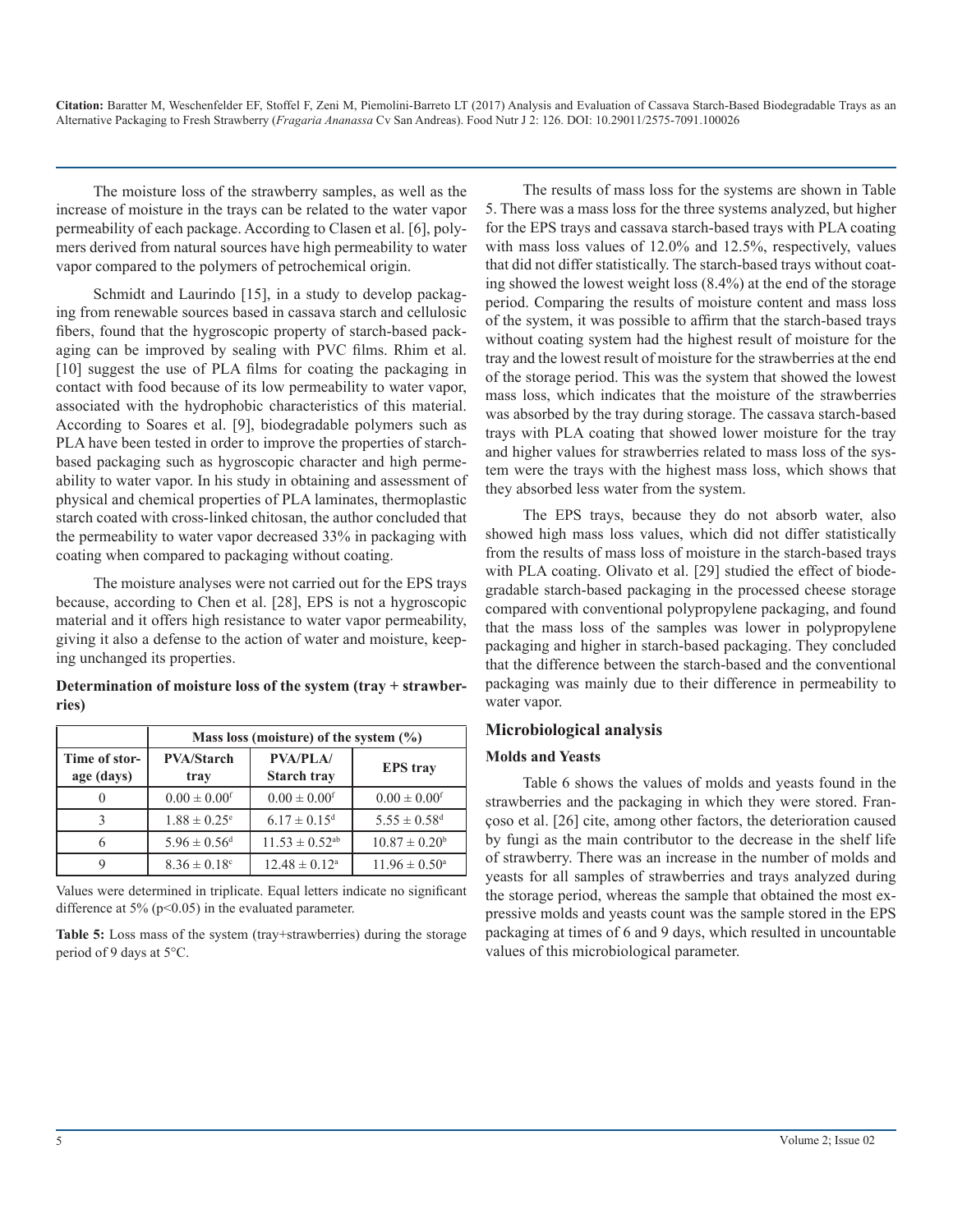| Times (days) | <b>PVA/Starch trav</b>     |                                          |                    | <b>PVA/PLA/Starch trav</b>               | <b>EPS</b> trav |                                          |  |
|--------------|----------------------------|------------------------------------------|--------------------|------------------------------------------|-----------------|------------------------------------------|--|
|              | Tray<br>$< 1.5 \times 103$ | <b>Strawberries</b><br>$2,25 \times 103$ | Trav<br>negative   | <b>Strawberries</b><br>$2.25 \times 103$ | Tray<br>n.e     | <b>Strawberries</b><br>$2.25 \times 103$ |  |
|              | $< 1.5 \times 103$         | $2.4 \times 104$                         | $< 1.5 \times 103$ | $3.3 \times 103$                         | n.e             | $7.0 \times 104$                         |  |
| 6            | $2.8 \times 103$           | $5.5 \times 104$                         | $< 1.5 \times 103$ | $9.75 \times 103$                        | n.e             | uncountable                              |  |
|              | $3.375 \times 103$         | $9.8 \times 104$                         | $2.6 \times 103$   | $6.5 \times 104$                         | n.e             | uncountable                              |  |

Table 6: Values of yeasts and molds (CFU/g) for cassava starch-based trays, EPS trays and strawberries stored in three types of trays at 5°C for 9 days.

## **Conclusions**

The results of this study demonstrate the potential application of cassava starch-based packaging with PLA coating as a substitute for EPS packaging in strawberries storage. The PLA coating was efficient to improve the hygroscopic characteristics of cassava starch- based trays because the coated cassava starch-based trays showed statistically equal values of moisture content and mass loss to EPS trays, parameters considered critical for biodegradable starch-based packaging due to its high capacity of water absorption. Strawberries stored in PLA coated starch packaging achieved a longer shelf-life when compared to the other samples. However, further studies are needed to evaluate the performance of packaging systems during transport conditions, such as mechanical stresses and temperature changes.

## **References**

- 1. [Siracusa V, Rocculi P, Romani S, Rosa MD \(2008\) Biodegradable](http://www.sciencedirect.com/science/article/pii/S0924224408002185)  Polymers for food packaging: a review. Trends Food Science and [Technology 19: 634-643.](http://www.sciencedirect.com/science/article/pii/S0924224408002185)
- 2. [Debiagi F, Kobayashi RKT, Nakazato G, Panagio LA, Mali S \(2014\)](http://www.sciencedirect.com/science/article/pii/S0926669013006584)  Biodegradable active packaging based on cassava bagasse, polyninyl [alcohol and essential oil. Industrial Crops and Products 52: 664-670.](http://www.sciencedirect.com/science/article/pii/S0926669013006584)
- 3. [Carr LG, Parra DF, Ponce P, Lugão AB, Buchler PM \(2006\) Influence](https://link.springer.com/article/10.1007/s10924-006-0008-5)  of Fibers on the Mechanical Properties of Cassava Starch Foams. [Journal of Polymers and the Environment 14: 179-183.](https://link.springer.com/article/10.1007/s10924-006-0008-5)
- 4. [Salgado PR, Schmidt VC, Ortiz SEM, Mauri AN, Laurindo JB \(2008\)](http://www.sciencedirect.com/science/article/pii/S0260877407004359)  Biodegradable foams based on cassava starch, sunflower protein and [cellulose fibers obtained by baking process. Journal of Food Engineer](http://www.sciencedirect.com/science/article/pii/S0260877407004359)[ing 85: 435-443.](http://www.sciencedirect.com/science/article/pii/S0260877407004359)
- 5. [Abbasi Z \(2012\) Water resistance weight loss and enzymatic degrada](http://www.sciencedirect.com/science/article/pii/S1876107011001416)tion of blends starch/polyvinyl alcohol containing SiO2 nanoparticle. [Journal of Taiwan Institute of Chemical Engineers 43: 264-268.](http://www.sciencedirect.com/science/article/pii/S1876107011001416)
- 6. [Clasen SH, Müller CMO, Pires ATN \(2015\) Maleic Anhydride as a](http://www.scielo.br/scielo.php?script=sci_arttext&pid=S0103-50532015000801583)  Compatibilizer and Plasticizer in TPS/PLA Blends. Journal of the Bra[zilian Chemical Society 26: 1678-4790.](http://www.scielo.br/scielo.php?script=sci_arttext&pid=S0103-50532015000801583)
- 7. [Debiagi F, Marim B, Mali S \(2015\) Properties of Cassava Bagasse and](https://link.springer.com/article/10.1007/s10924-014-0705-4)  Polyvinyl Alcohol Biodegradable Foams. Journal of Polymers and the [Environment 23: 269-347.](https://link.springer.com/article/10.1007/s10924-014-0705-4)
- 8. [Vercelheze ES, Fakhouri FM, Dall'Antônia LH, Urbano A, Youssef EY,](http://www.sciencedirect.com/science/article/pii/S0144861711007995)  et al. (2012) Properties of baked foams based on cassava starch, sug[arcane bagasse fibers anD montmorillonite. Carbohydrate Polymers](http://www.sciencedirect.com/science/article/pii/S0144861711007995)  [87: 1302-1310.](http://www.sciencedirect.com/science/article/pii/S0144861711007995)
- 9. [Soares FC, Yamashita F, Müller CMO, Pires ATN \(2013\) Thermoplas](http://www.sciencedirect.com/science/article/pii/S0142941812001845)tic starch/poly (lactic acid) sheets coated with cross-linked chitosan. [Polymer Testing 32: 94-98.](http://www.sciencedirect.com/science/article/pii/S0142941812001845)
- 10. [Rhim J, Lee J, Hong S \(2007\) Increase in Water Resistance of Pa](http://onlinelibrary.wiley.com/doi/10.1002/pts.767/abstract)perboard by coating with Poly (lactide). Packaging Technology and [Science 20: 393-402.](http://onlinelibrary.wiley.com/doi/10.1002/pts.767/abstract)
- 11. [Khwaldia K, Arab-Tehrany E, Desobry S \(2010\) Biopolymer coatings](http://onlinelibrary.wiley.com/doi/10.1111/j.1541-4337.2009.00095.x/full)  on paper packaging materials. Food Science and Food 9: 82-91.
- 12. [Debiagi F, Mali S, Grossmann MVE, Yamashita F \(2011\) Biodegrad](http://www.scielo.br/scielo.php?script=sci_arttext&pid=S1516-89132011000500023)able foams based on starch, polyvinyl alcohol, chitosan and sugar[cane fibers obtained by extrusion. Brazilian Archives of Biology and](http://www.scielo.br/scielo.php?script=sci_arttext&pid=S1516-89132011000500023) [Technology 54: 1043-1052.](http://www.scielo.br/scielo.php?script=sci_arttext&pid=S1516-89132011000500023)
- 13. [Mello LRPF, Mali S \(2014\) Use of malt bagasse to produce biodegrad](http://www.sciencedirect.com/science/article/pii/S0926669014000934)able baked foams made from cassava starch. Industrial Crops and [Products 55: 187-193.](http://www.sciencedirect.com/science/article/pii/S0926669014000934)
- 14. [Stoffel F, Piemilini-Barreto L, Zeni M \(2015\) Preparation of cassava](http://citeweb.info/20151178208) starch-based trays with glycerol, sorbitol and poly (vinyl alcohol): prop[erties and influence for use as food packaging, Research & Reviews.](http://citeweb.info/20151178208)  [Journal of Food Science and Technology 4: 1-8.](http://citeweb.info/20151178208)
- 15. [Schmidt VCR, Laurindo JB \(2010\) Characterization of Foams Obtaine](http://www.scielo.br/scielo.php?script=sci_arttext&pid=S1516-89132010000100023)d from Cassava Starch, Cellulose Fibres and Dolomitic Limestone by a [Thermo pressing Process. Biology and Technology 53: 185-192.](http://www.scielo.br/scielo.php?script=sci_arttext&pid=S1516-89132010000100023)
- 16. AOAC Association of Official Analytical Chemists (1998) Official Methods of Analysis. Washington D 1998: 373.
- 17. [Alexandre EMC, Brandão TRS, Silva TLM \(2012\) Efficacy of non-ther](http://www.sciencedirect.com/science/article/pii/S0260877411004729)mal Technologies and sanitizer on microbial load reduction and qualit[y](http://www.sciencedirect.com/science/article/pii/S0260877411004729)  [retention of strawberrie. Journal of Food Engineering 108: 417-426.](http://www.sciencedirect.com/science/article/pii/S0260877411004729)
- 18. [Fakhouri FM, Grosso C \(2003\) Effect of Edible Coatings on the Shelf](http://www.ital.sp.gov.br/bj/artigos/html/busca/PDF/v6nu132a.pdf)  [Life of in natura Guava \(Psidiumguajava L.\) Stored Under Refrigera](http://www.sciencedirect.com/science/article/pii/S1876107011001416)[tion. Brazilian Journal of Food Technology 6: 203-211.](http://www.ital.sp.gov.br/bj/artigos/html/busca/PDF/v6nu132a.pdf)
- 19. [Bruijn JD, Bórquez R \(20014\) Quality retention in strawberries dried](http://www.sciencedirect.com/science/article/pii/S0963996914001987)  [by emerging dehydration methods. Food Research International 63:](http://www.scielo.br/scielo.php?script=sci_arttext&pid=S0103-50532015000801583) [42-48.](http://www.sciencedirect.com/science/article/pii/S0963996914001987)
- 20. [Moares VMD, Cenci SA, Benedetti BC, Mamede AMGN, Soares AG,](http://www.scielo.br/scielo.php?script=sci_arttext&pid=S0101-20612008000200003)  et al. (2008) Physical and Chemical characteristics of minimally pro[cessed strawberries stored under refrigeration and controlled atmo](https://link.springer.com/article/10.1007/s10924-014-0705-4)[spheres. Food Science and Technology 28: 274-281.](http://www.scielo.br/scielo.php?script=sci_arttext&pid=S0101-20612008000200003)